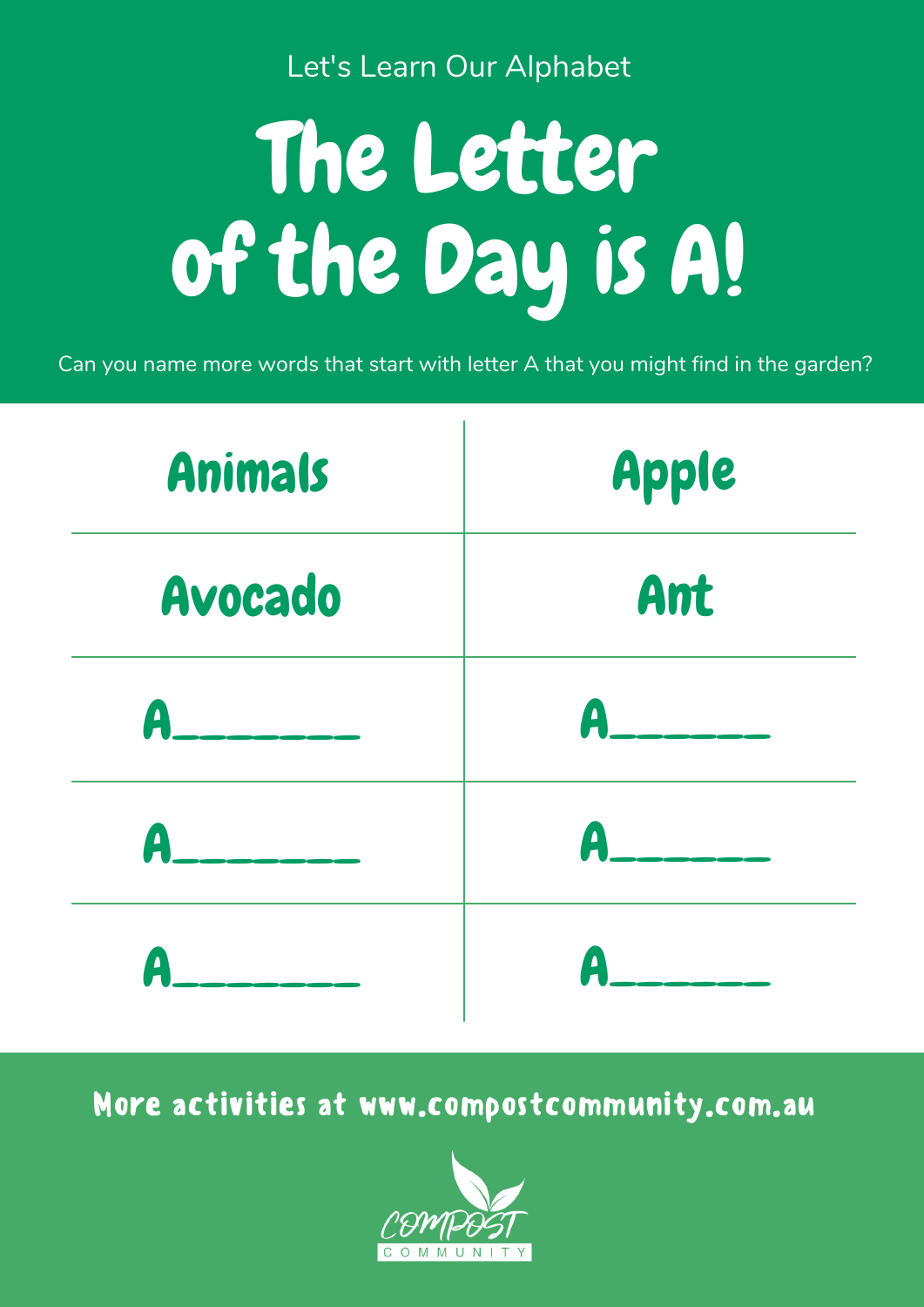# The Letter of the Day is B!

Let's Learn Our Alphabet

Can you name more words that start with letter B that you might see on a bushwalk?



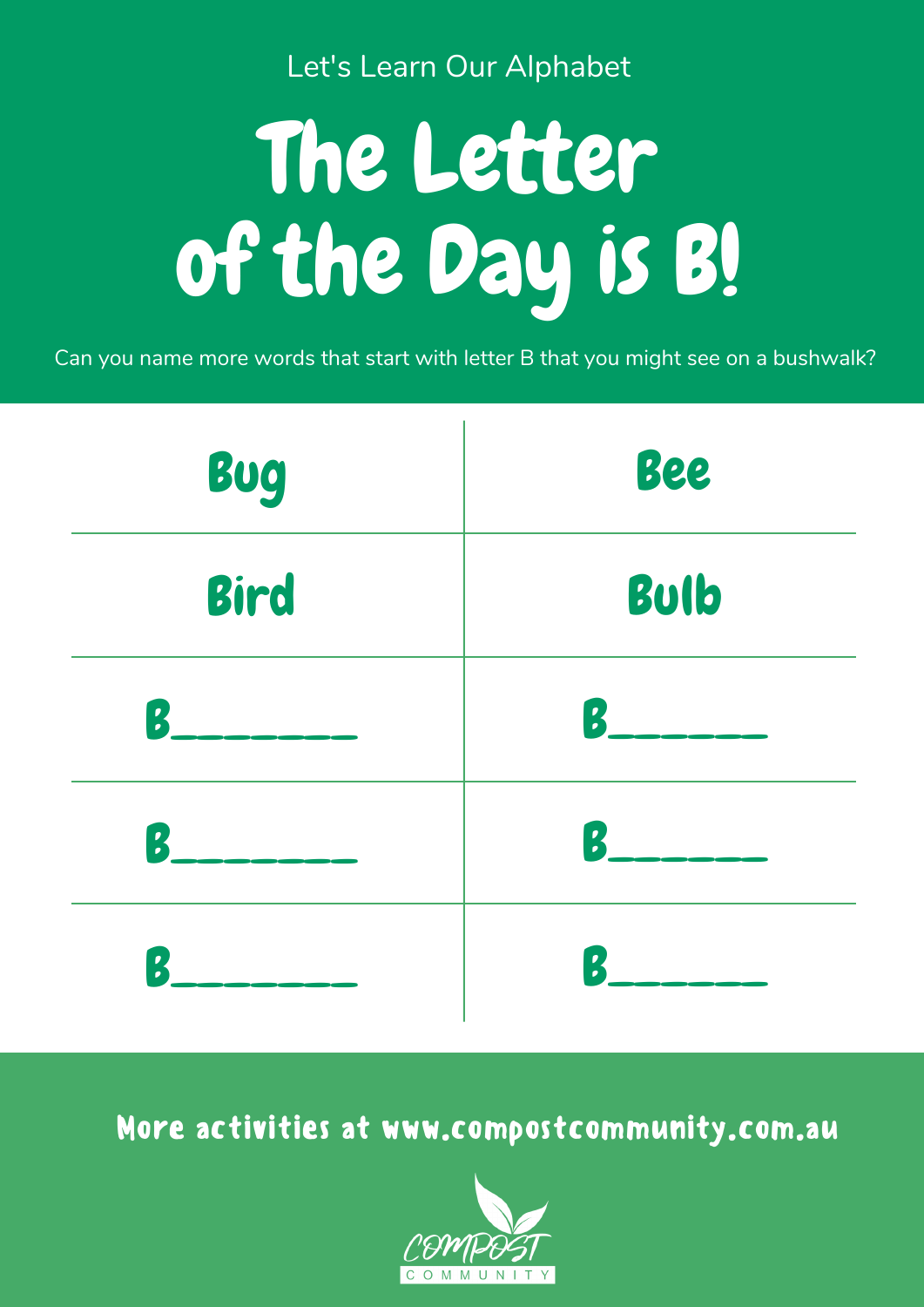# The Letter of the Day is C!

Let's Learn Our Alphabet

Can you name more words that start with letter C that can go in compost?



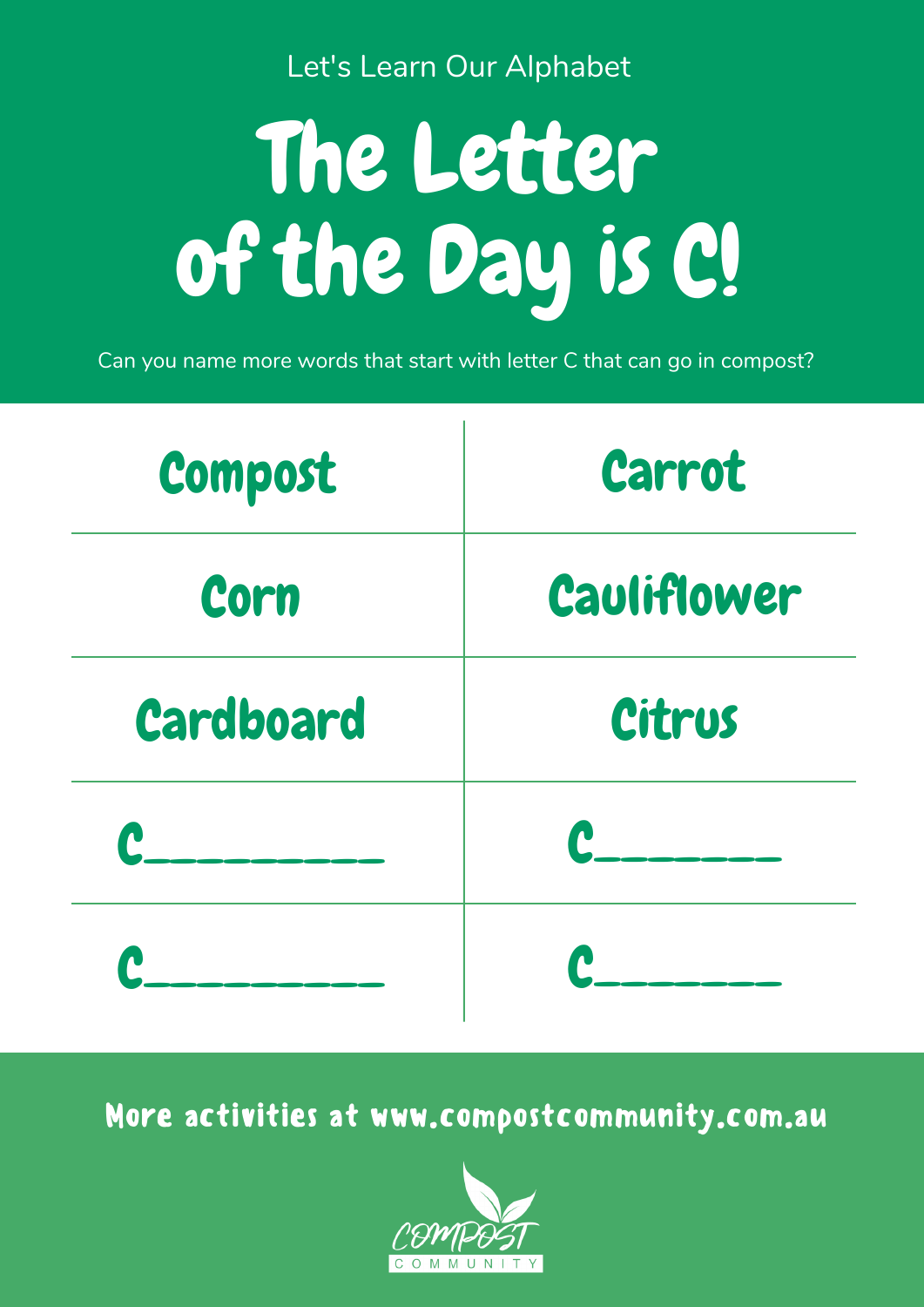# The Letter of the Day is D!

Let's Learn Our Alphabet

Can you name more words that start with letter D relate to dinner?



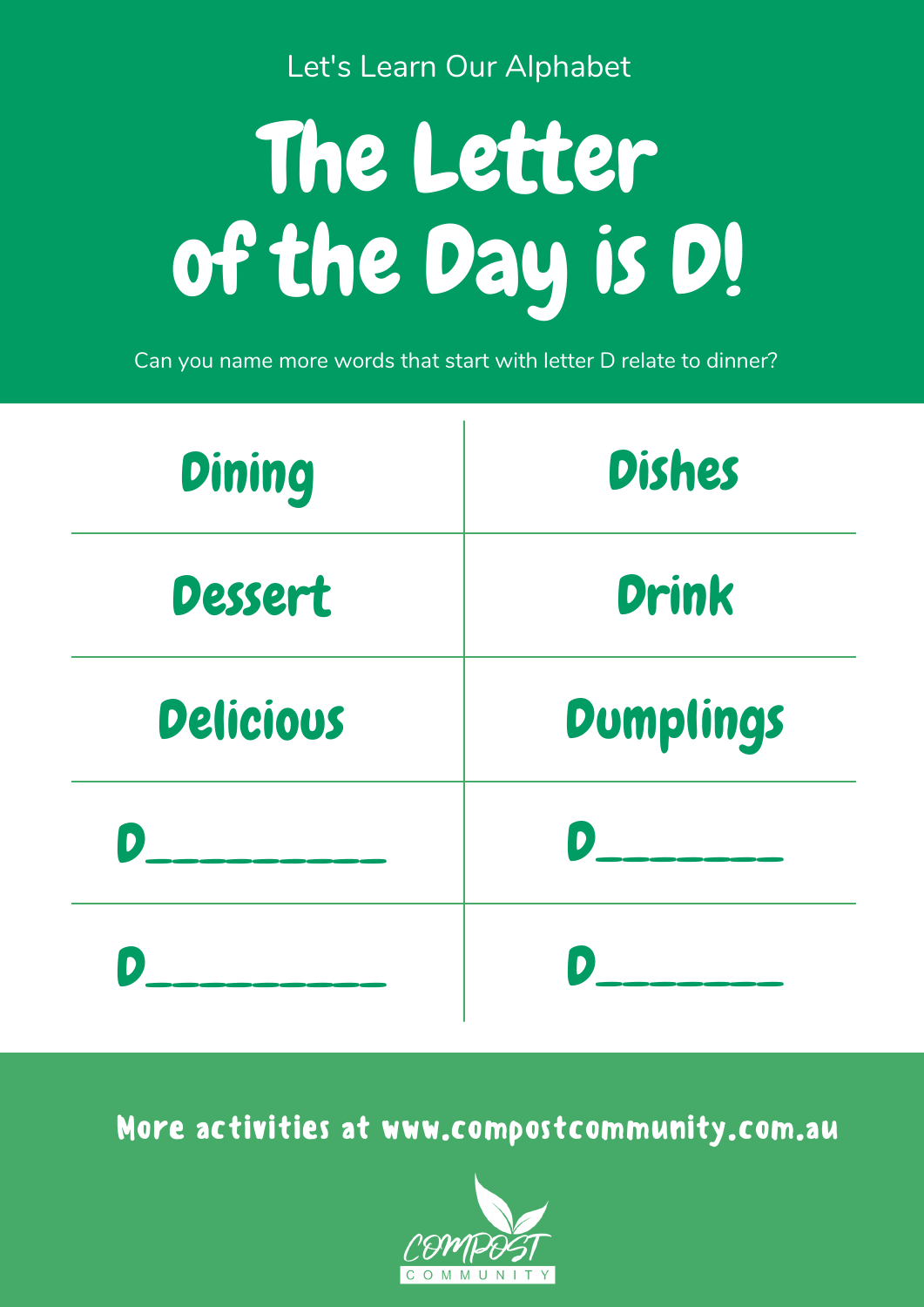# The Letter of the Day is E!

Let's Learn Our Alphabet

Can you name more words that start with letter E that relate to environment?

| Ecology | Ecosystem |
|---------|-----------|
| Earth   | Evolve    |
|         |           |



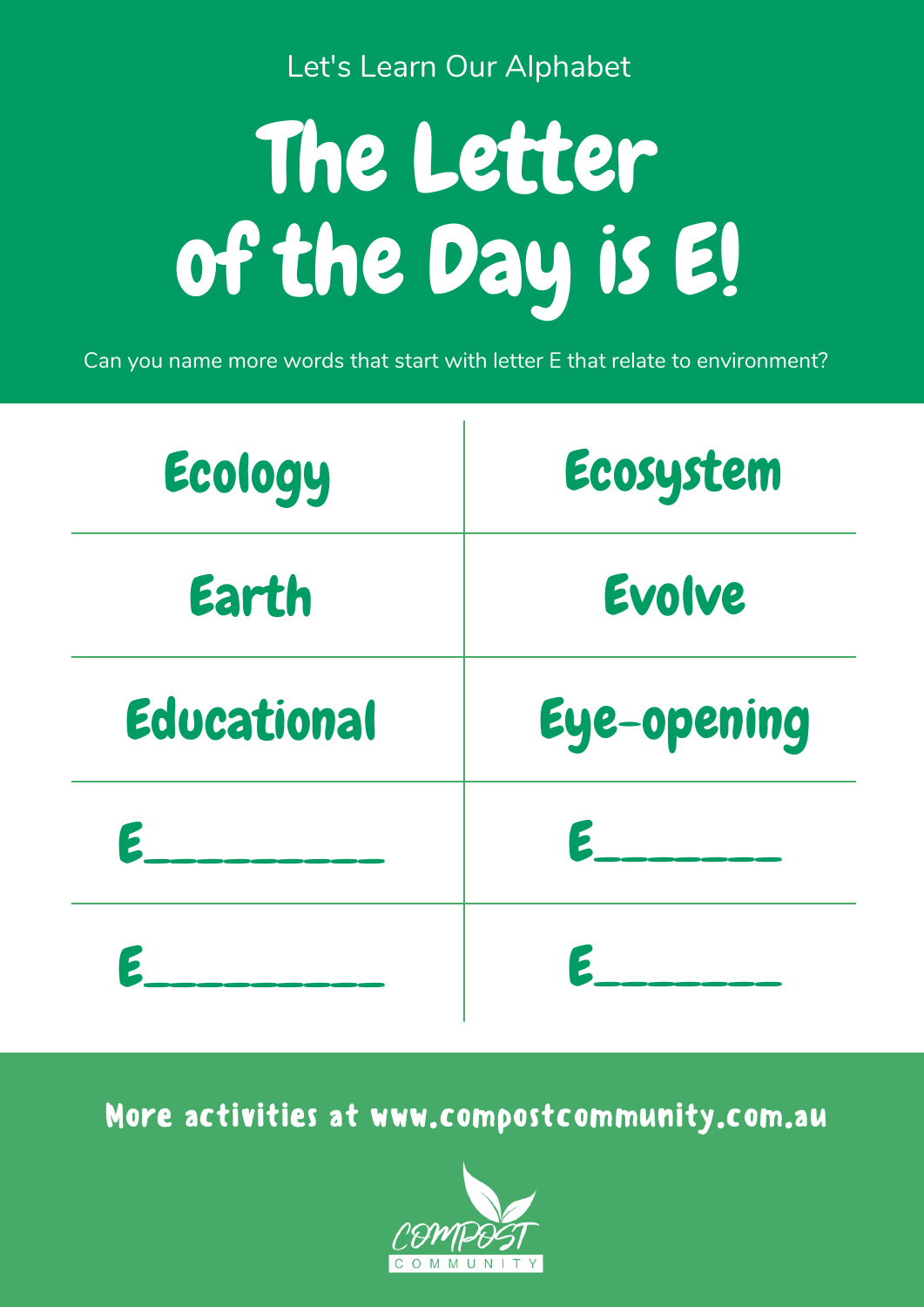# The Letter of the Day is F!

Let's Learn Our Alphabet

Can you name more words that start with letter F that relate to food?



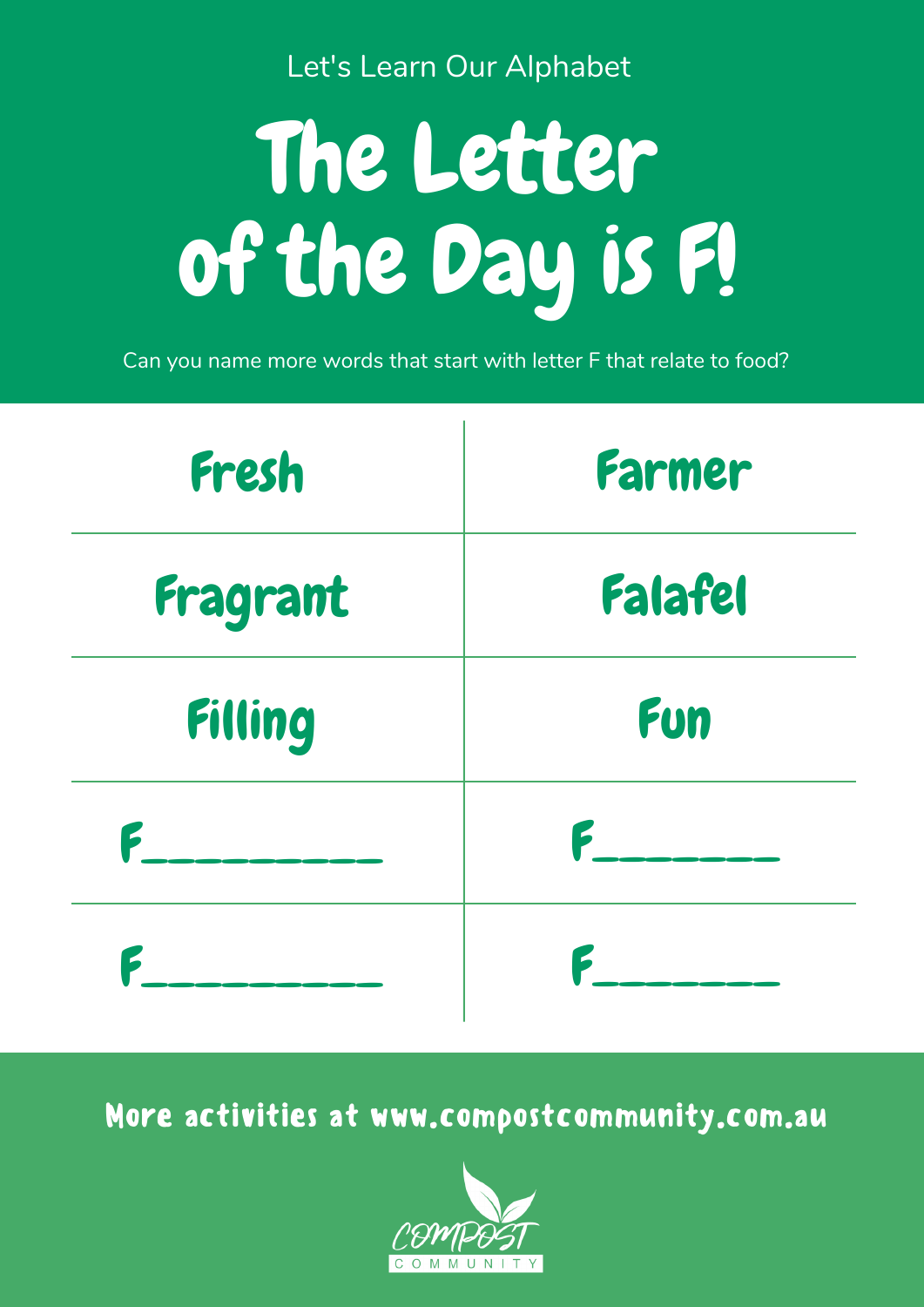# The Letter of the Day is G!

Let's Learn Our Alphabet

Can you name more words that start with letter G that relate to gardening?



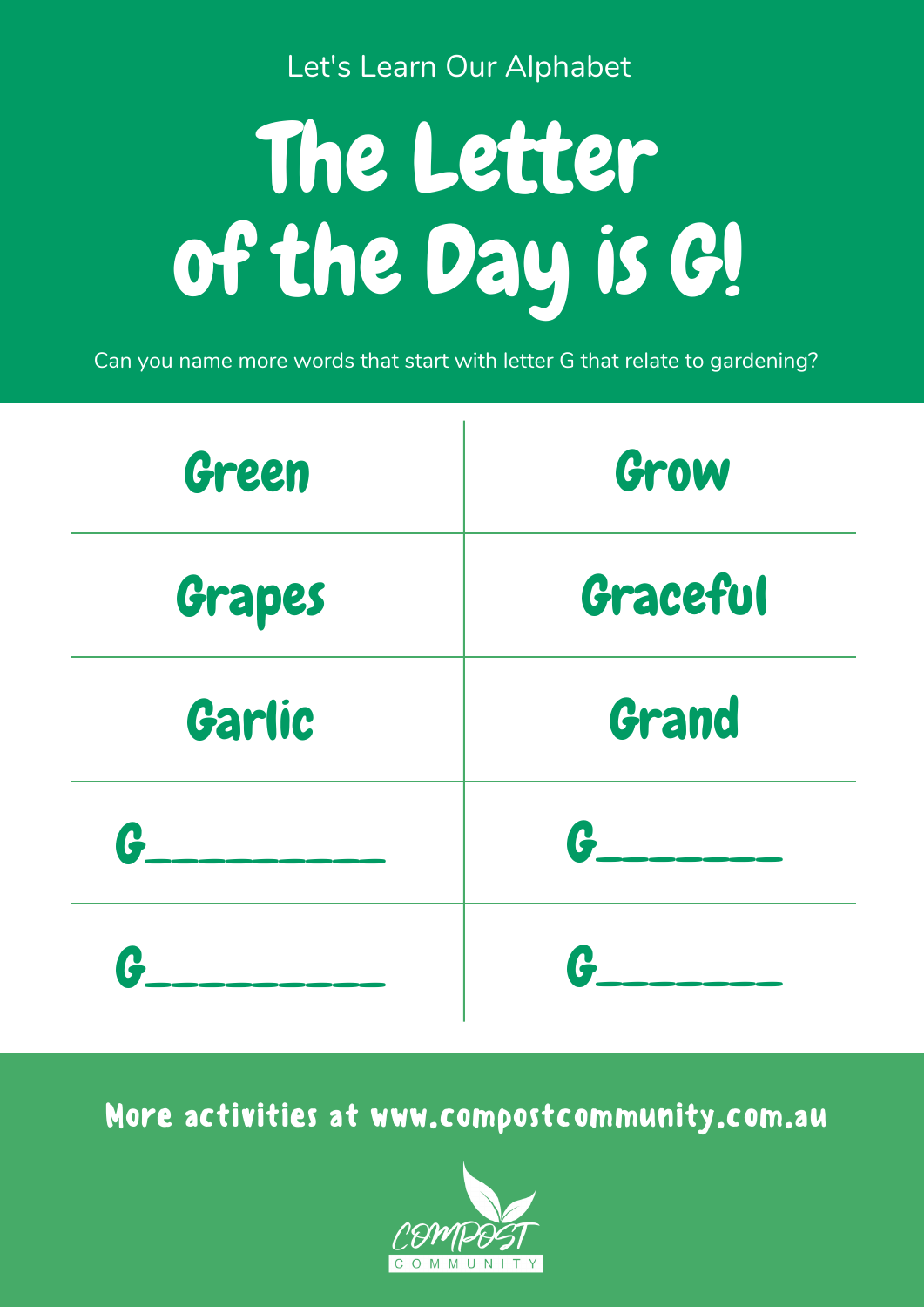## The Letter of the Day is H!

Let's Learn Our Alphabet

Can you name more words that start with letter H that live outside your house?

| Horse    | Hawk  |
|----------|-------|
| Huntsman | Hakea |
|          |       |



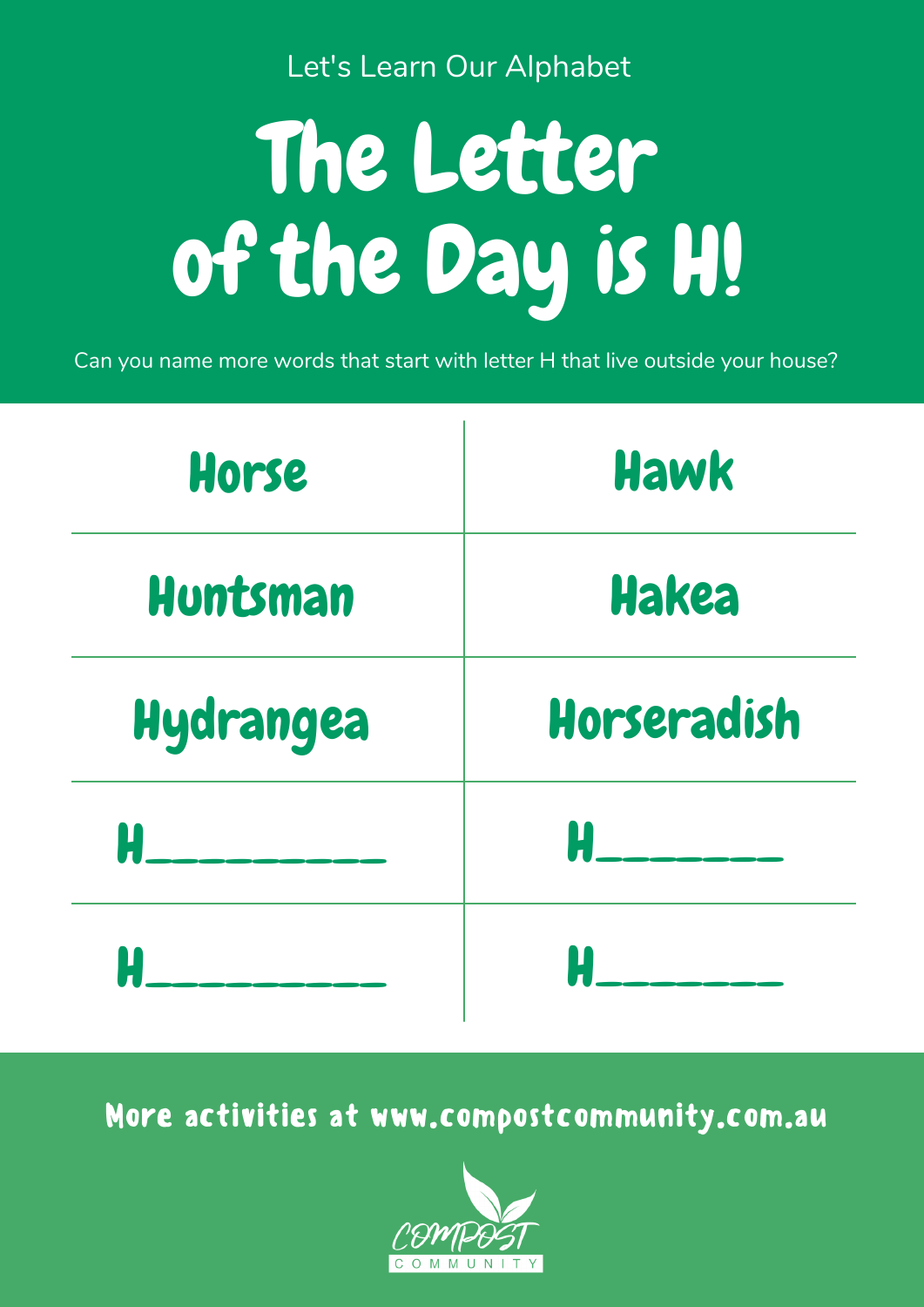# The Letter of the Day is I!

Let's Learn Our Alphabet

Can you name more words that start with letter I that you will find indoors?

| Internet | Ice cream   |
|----------|-------------|
| Ideas    | Individuals |
|          |             |



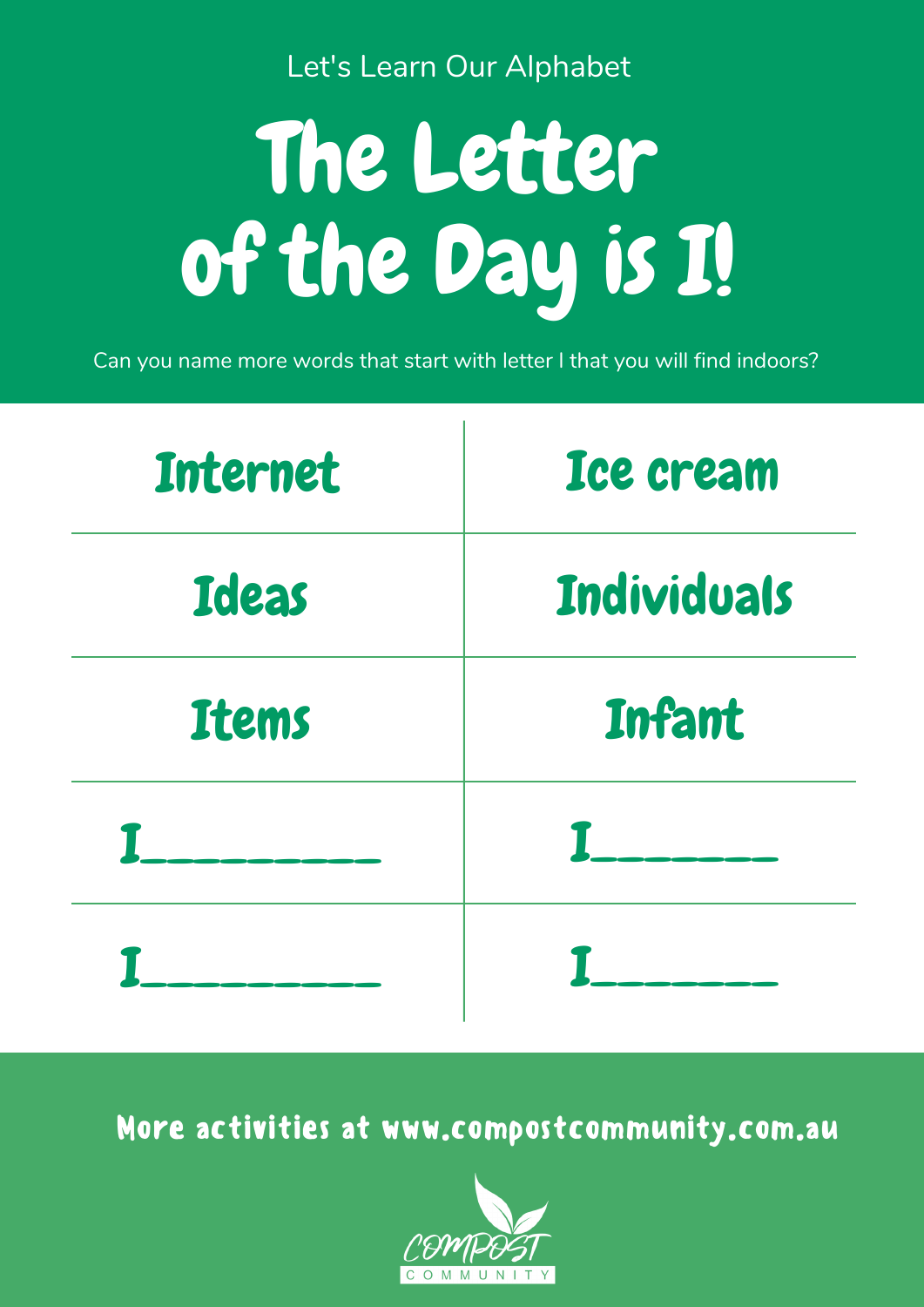Let's Learn Our Alphabet

# The Letter of the Day is J!

Can you name more words that start with letter J that you will find in a jigsaw?

| Jaguar | Juice  |
|--------|--------|
| Jungle | Jacket |